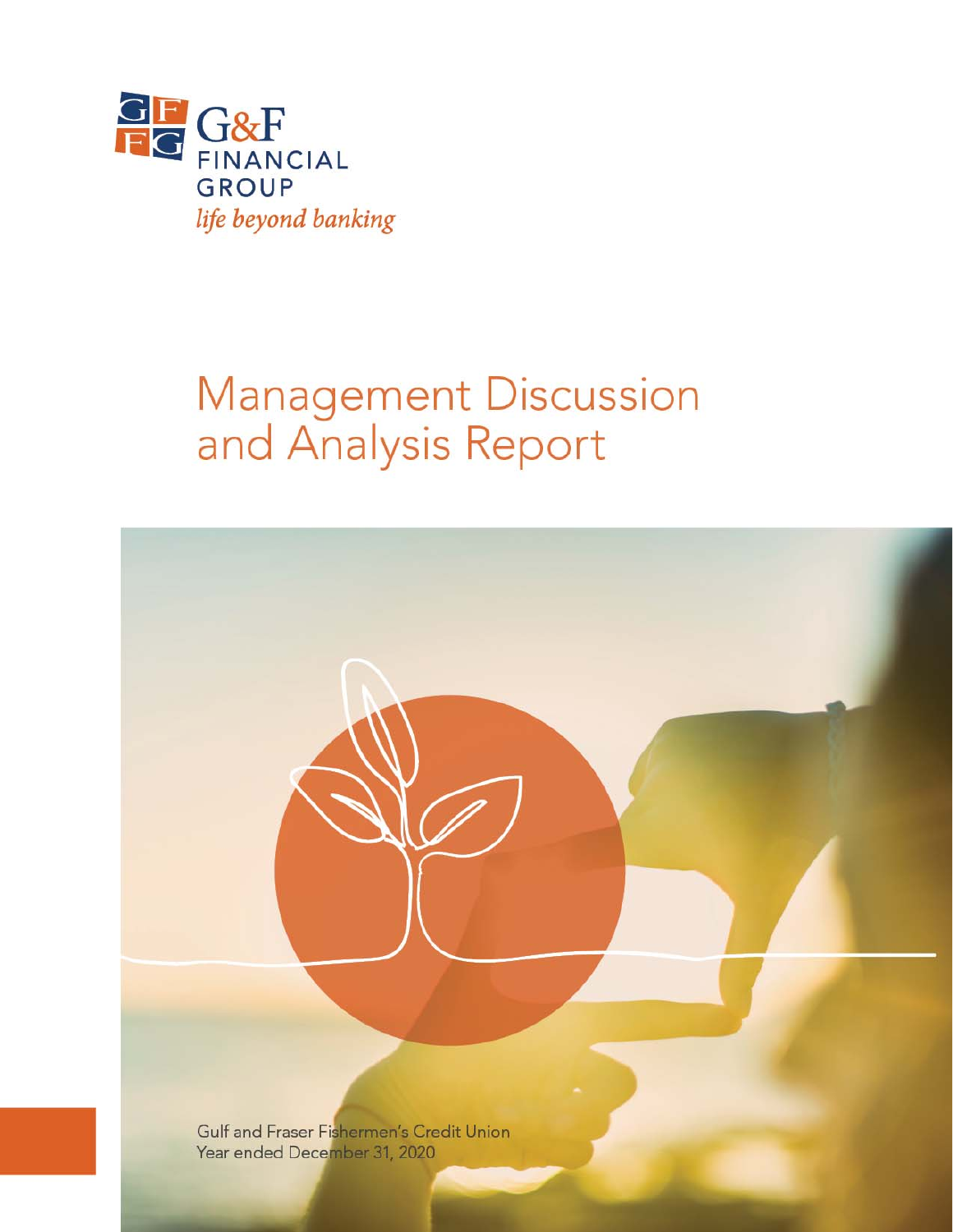**Gulf and Fraser Fishermen's Credit Union 2020 ANNUAL REPORT** 

# Management Discussion and Analysis Report

# **Introduction**

Gulf and Fraser Fishermen's Credit Union, operating as G&F Financial Group ("G&F" or "the credit union") is a BC based credit union serving members in the Lower Mainland for 80 years offering a full range of products and services including personal and business banking, wealth management and retail and commercial lending solutions. G&F serves over 35 thousand members and administers over \$3.02 billion in assets under administration through a network of 16 branches, a locally based Member Hub, online, mobile, and telephone banking channels as well as a mobile team of experts who meet with members at their convenience.

This Management Discussion and Analysis provides an overview of the credit union's financial and operating performance. It is intended to complement our audited consolidated financial statements and should be read in conjunction with those financial statements. The discussion may contain forward looking statements concerning G&F's activities and strategies. Readers are cautioned that such statements may involve risk and uncertainties with respect to the economic, legislative, regulatory and competitive environments, which could cause actual results to differ from the forward-looking statements in this report.

## **Highlights**

G&F achieved strong results in 2020, maintaining financial resiliency and stability despite the unprecedented challenges of the COVID-19 pandemic. Assets increased by \$218 million or 9.4%, while our membership reached 35,579 as we welcomed 1,377 net new members into our network. Loans increased by \$65 million or 3.1%, while deposits grew by \$150 million or 7.0%. In addition, wealth management assets under administration grew by \$35.5 million, or 13.8%. To support the ongoing growth of the credit union, we completed the construction of our new corporate office (named the "G&F Hub") and moved into our new Edmonds branch in September 2020. G&F also entered into a Memorandum of Understanding with Aldergrove Credit Union on September 14, 2020 to explore merging the two credit unions.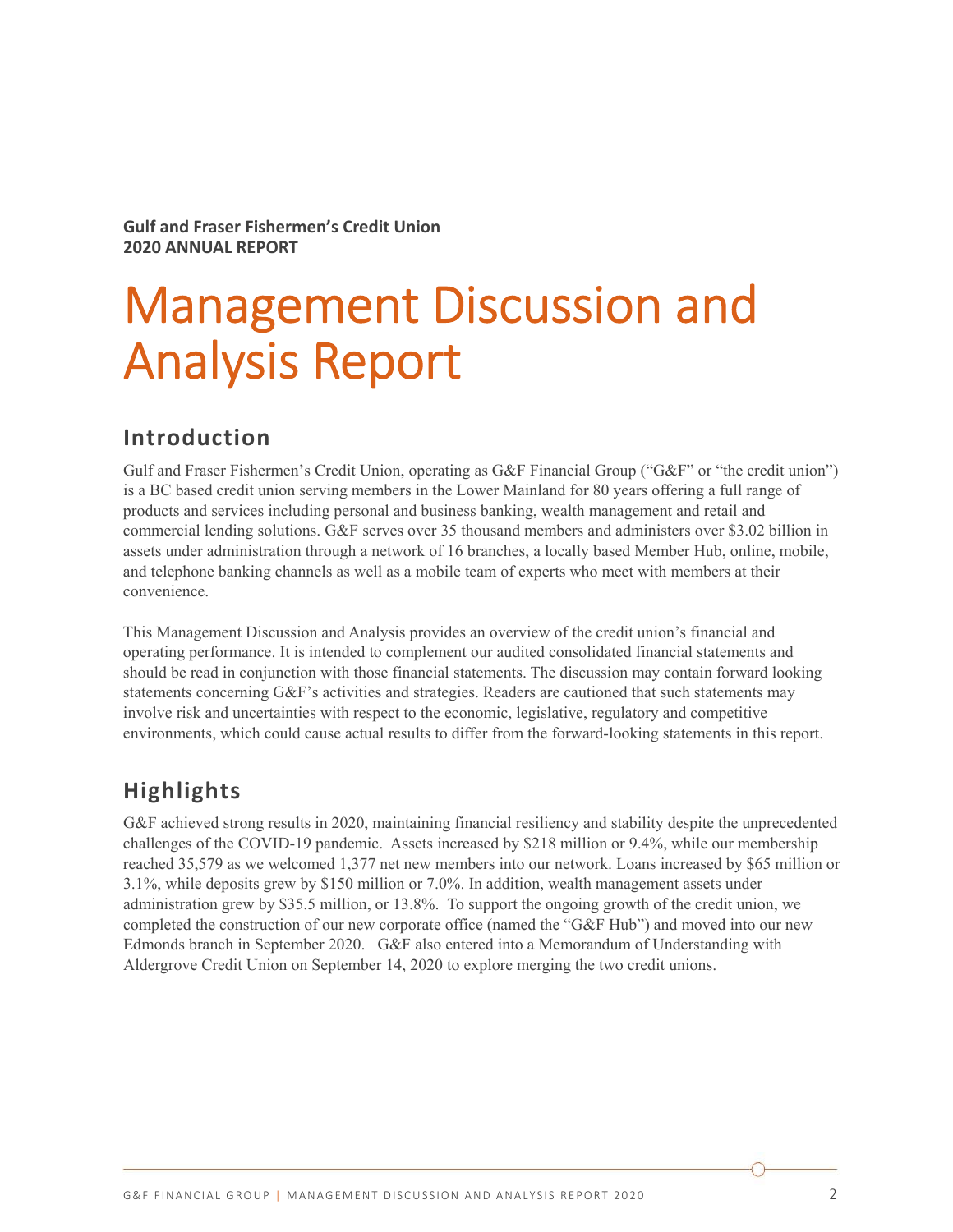**Assets, Loans and Deposits** (in \$millions)



Earnings from operations in 2020 was \$16.7 million, an increase of 16.0% over 2019, as a result of improved operating margin (net interest income and other income) due to the growth in our loan, deposit and wealth management portfolios. While operating expenses increased on an absolute dollar basis by 6.5% year over year, it decreased as a percentage of assets from 1.61% in 2019 to 1.53% in 2020 as the credit union managed its costs given the pandemic conditions and continued to realize efficiencies through growth, economies of scale and engaging in collaborative opportunities. Furthermore, the operating efficiency improved from 70.29% in 2019 to 65.23% in 2020.

Total comprehensive income for 2020 was \$15.6 million resulting in an 12.8% growth in members' equity. G&F was proud to be able to share this success with the local communities we serve by distributing \$405 thousand through the credit union and the G&F Financial Group Foundation. The Board of Directors approved a dividend return of 3.0% on member equity shares and 4.0% on investment equity shares. G&F remains well capitalized with a capital adequacy ratio of 14.55% at the end of 2020, well above the 8% regulatory requirement.

### **2020 Financial Performance**

Total assets grew by \$218 million, or 9.4%, due to growth in both our loan and deposit portfolios. Assets now total \$2.55 billion versus \$2.33 billion in 2019. Our liquidity position ended the year at 14.76%, which was well above the statutory requirement of 8%. We also saw our membership grow by 4.0% and now have 35,579 members connecting and doing business with G&F.

#### LOANS

Loans to members grew by \$65 million, or 3.1%, reaching \$2.13 billion at the end of 2020 versus \$2.07 billion at the end of 2019. Despite the impact from shutdowns and recessionary conditions of the economy caused by the pandemic, the loan growth was supported by a historically low interest rate environment and a pent up demand rebound in the Lower Mainland real estate market in the second half of 2020.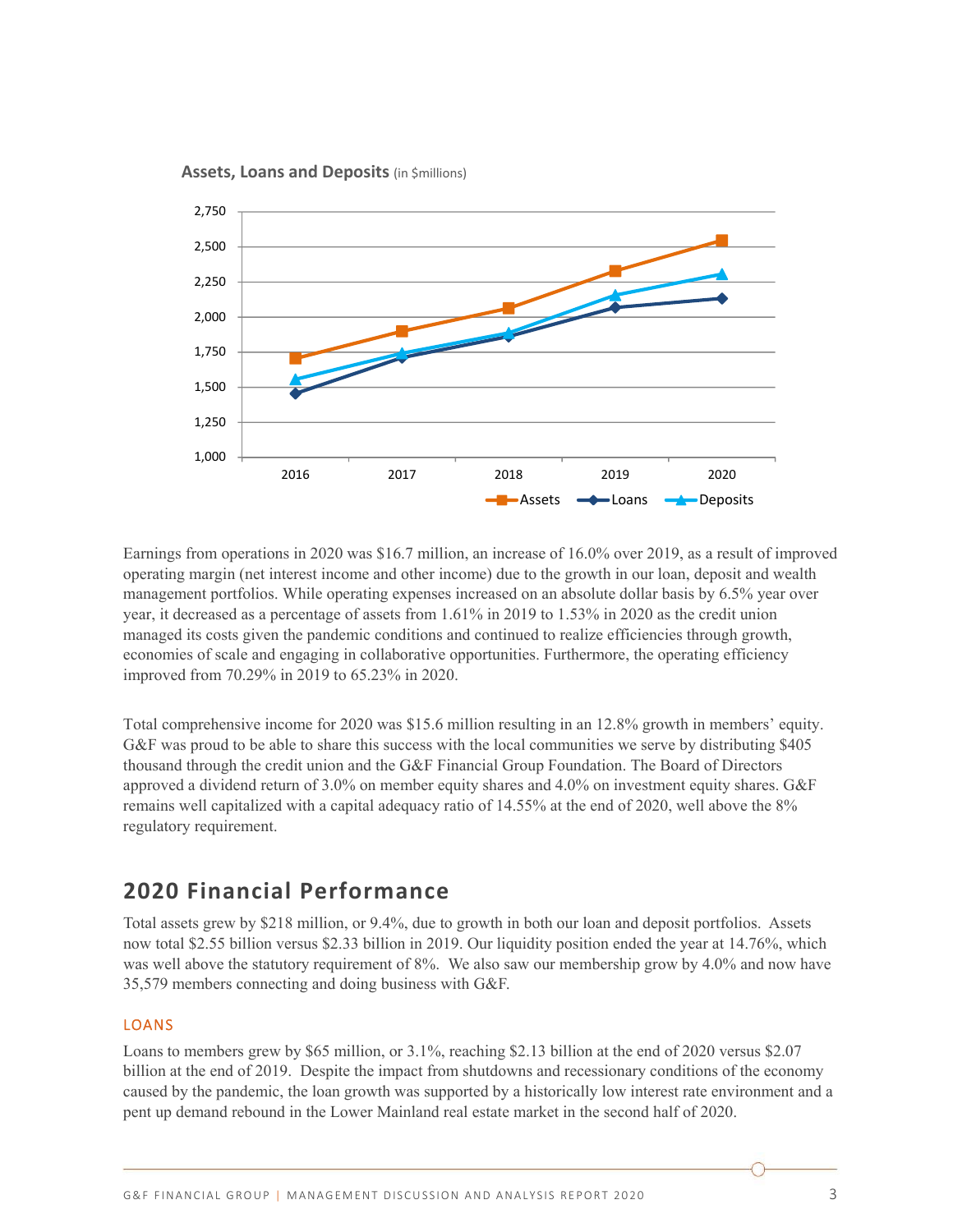The total residential mortgages and personal loans portfolio decreased marginally by \$3 million to \$1.47 billion at the end of 2020. The commercial lending portfolio grew by \$72 million (12.1%) totaling \$666 million at the end of 2020 as G&F utilized available excess capital to grow the commercial business. G&F's Investment and Lending Policy has established a limit on the commercial lending portfolio (funded and unfunded) of 35% of the credit union's asset base with which the credit union was in compliance.



**Loans** (in \$millions)

#### ALLOWANCE FOR CREDIT LOSSES

The allowance for credit losses increased by \$3.4 million to \$8.2 million at the end of 2020 from \$4.8 million at the end of 2019. The increase in the allowance for credit losses was a result of a higher provision under the IFRS 9 Expected Credit Loss (ECL) model driven by a weakening Canadian economy and BC economic indicators. The provision for credit losses was offset by loans written off (net of recoveries) of \$29 thousand. The allowance for credit losses allocated to the residential mortgage and personal loans portfolio was \$1.3 million or 16% while the allowance for credit losses allocated to the commercial lending portfolio was \$6.9 million or 84%.

#### ASSET HELD‐FOR‐SALE

Asset held-for-sale was \$2.3 million at the end of 2020 which reflects a reclassification of \$1.5 million from premises and equipment and \$797 thousand from investment property as the Credit Union entered into a Purchase Sale Agreement for the sale of its previous corporate office and its investment properties.

#### PREMISES AND EQUIPMENT

Premises and equipment increased by \$2.4 million to \$38.5 million at the end of 2020 from \$36.1 million at the end of 2019. This increase reflects the addition of construction and furniture and equipment costs of the new G&F Hub and Edmonds branch, leasehold improvements in the branch network and right-of-use asset lease commitments. Offsetting these increases is the reclassification of \$1.5 million to asset held-for-sale and depreciation of the premises and equipment.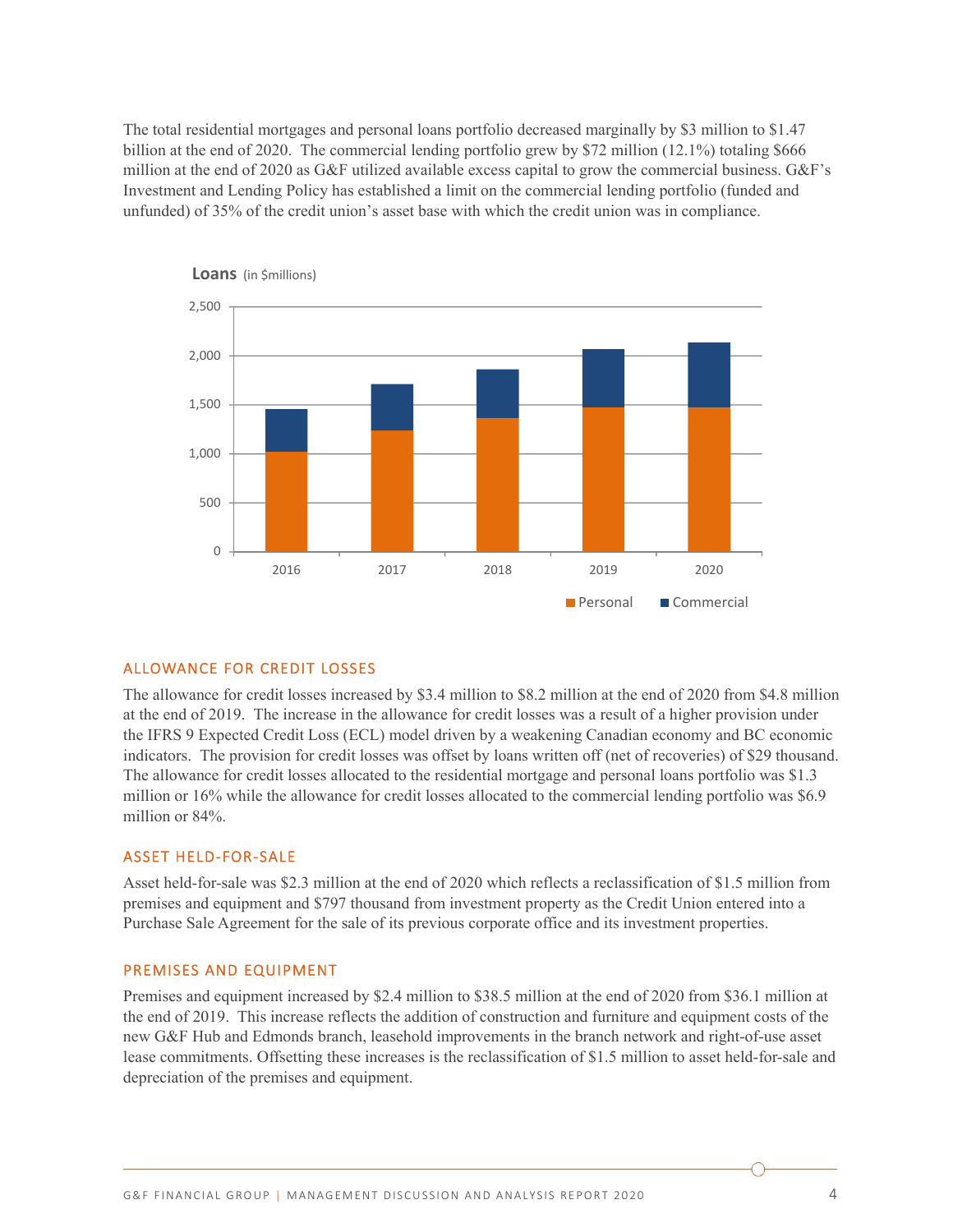#### DEPOSITS

Member deposits increased by \$150 million or 7.0% totaling \$2.31 billion at the end of 2020 versus \$2.16 billion at the end of 2019. Demand deposits increased by \$75.6 million, term deposits grew by \$58.1 million, and registered deposits (i.e., RRSP, RRIF, RESP and TFSA) grew by \$17.4 million, offset by an accrued interest payable decrease of \$1.1 million during the year. The increase in demand deposits reflected member preferences for more liquid savings during an uncertain economic environment.



#### SECURED BORROWING

During 2020, G&F increased its available operating line and term facility with Central 1 to \$144 million from \$136 million at the end of 2019. In addition, G&F maintains a credit facility agreement with Fédérations des caisses Desjardins du Québec of \$30 million. As at December 31, 2020, there was no amount drawn against these credit facilities. As part of the credit union's ongoing management of liquidity, capital, and interest rate risk, G&F securitizes residential mortgages thereby entering into a secured borrowing arrangement with Central 1. The outstanding secured borrowing with Central 1 was \$72.4 million at the end of 2020, an increase of \$47.0 million from the balance at the end of 2019 of \$25.4 million.

#### MEMBERS' EQUITY

G&F achieved net income of \$13.6 million, and a net unrealized gain from cash flow hedges (net of tax) of \$2.0 million in 2020 resulting in total comprehensive income of \$15.6 million - a return on members' equity of 12.8%. Capital adequacy at the end of 2020 was 14.55%, well exceeding the regulatory requirement of 8% and the supervisory target of 10%.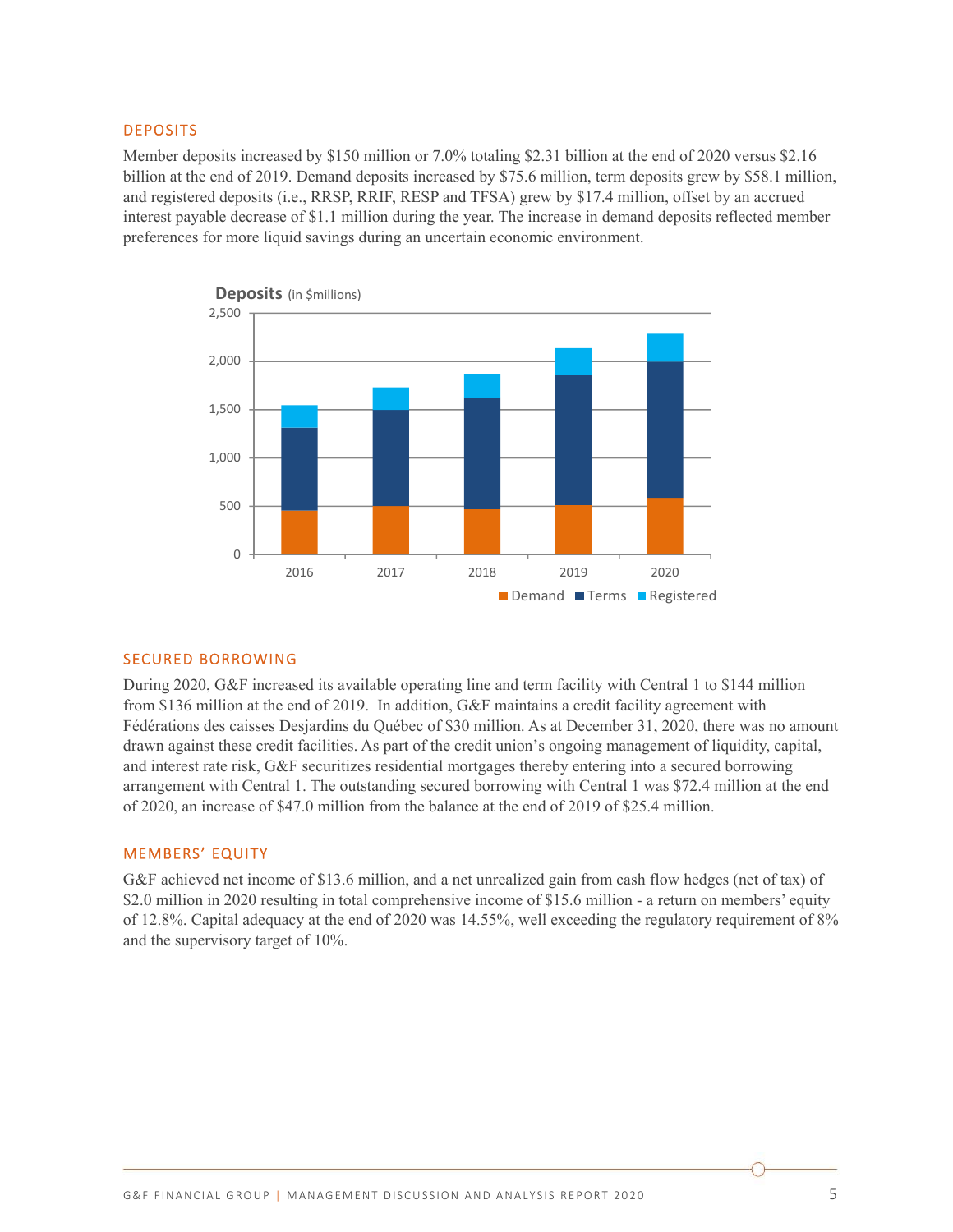

#### NET INTEREST INCOME

With the COVID health pandemic leading to a shutdown of the global economy and severe recessionary conditions in Canada, the Bank of Canada (BofC) dropped its overnight target rate by 150 bps in March to 0.25% to support an expedited economic recovery. Accordingly, G&F's prime rate decreased from 3.95% at the end of 2019 to 2.45% at the end of 2020.

G&F's net interest income as a percentage of assets decreased from 1.80% in 2019 to 1.74% in 2020 mainly as a result of the lower interest rate environment. However, on an absolute dollar basis, the credit union's net interest income (the difference between interest earned on loans and investments and interest paid on deposits and secured borrowings) increased by \$3.3 million, or 8.2% to \$42.9 million benefiting from the growth in the overall asset base.

#### OTHER INCOME

Other income includes member services income (such as loan fees and penalties, demand account fees, wealth management income and foreign exchange income), hedge ineffectiveness on cash flow hedges, other income earned by Gulf & Fraser Insurance Services Ltd. (a wholly owned subsidiary of the credit union providing life insurance products and services) and provisions for credit losses. Other income increased \$1.4 million or 13.2% to \$11.6 million in 2020 largely due to higher member services income offset by a higher provision for credit losses. Included in member services income for 2020 is a modification gain of \$2.1 million on deposits held as investments with Central 1, in anticipation of a transition to a new statutory liquidity structure on January 1, 2021.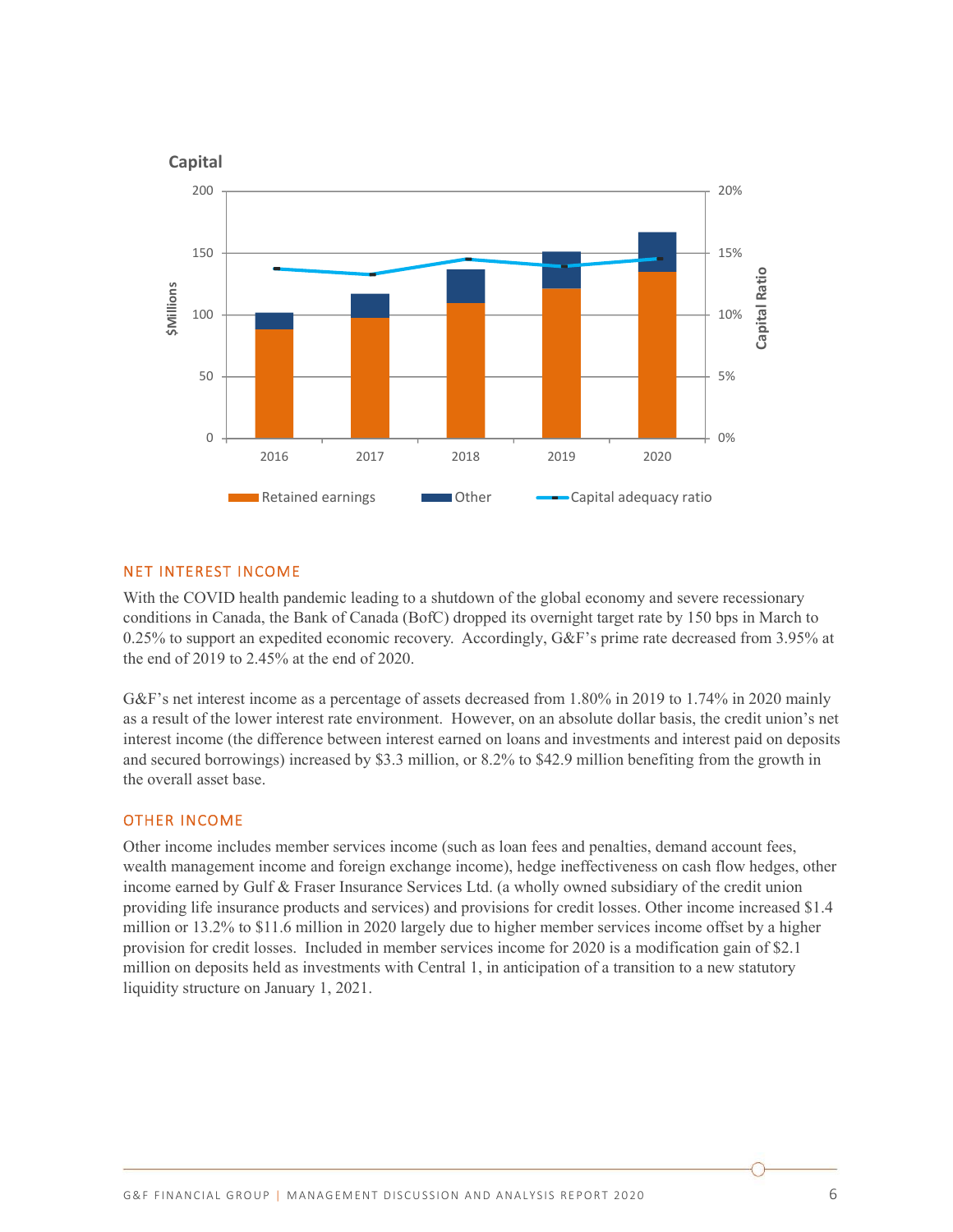#### OPERATING EXPENSES

Operating expenses increased by \$2.3 million or 6.5% to \$37.8 million in 2020 mainly as a result of increases in salaries and employee benefits as our credit union continues to expand, higher depreciation and occupancy related to the new G&F Hub and Edmonds Branch and increases in data processing attributable to digital initiatives such as licensing and enhancements to our customer relationship management system and digital banking platform and implementation of Microsoft Teams that will provide a better experience for our staff and members. Offsetting these were decreases in office and other administrative, advertising and promotion and dues in 2020 compared to 2019. Our strong financial results in 2020 led us to contribute \$100 thousand to our G&F Financial Group Foundation continuing our commitment to community investment. As a percentage of assets, the operating expenses decreased from 1.61% in 2019 to 1.53% in 2020 as the credit union managed its costs given the pandemic conditions and benefited from asset growth, related economies of scale and engaging in collaborative opportunities with other like-minded organizations.

#### EARNINGS FROM OPERATIONS

Earnings from operations were \$16.7 million in 2020, up \$2.3 million or 16.0% compared to 2019. G&F has continued to make long-term strategic investments by upgrading to a new corporate office and Edmonds branch, improving sales and service delivery and overall member experience and investing in digital initiatives. The attraction of new members and growing the loan, deposit and wealth portfolios contributed to the strong financial performance for 2020.

G&F has a long history of sharing our profits with the local communities in which we live and serve by way of donations, sponsorships, educational bursaries, and scholarships. Total distributions from both the credit union and G&F Financial Group Foundation totaled \$405 thousand or 2.4% of earnings from operations in 2020.





#### TOTAL COMPREHENSIVE INCOME

The total comprehensive income for 2020 was \$15.6 million which included a 3.0% dividend on members' equity shares of \$87 thousand and a 4.0% dividend on investment equity shares of \$209 thousand approved by the Board of Directors, a provision for income taxes of \$2.8 million and a net unrealized gain from cash flow hedges (net of tax) of \$2.0 million.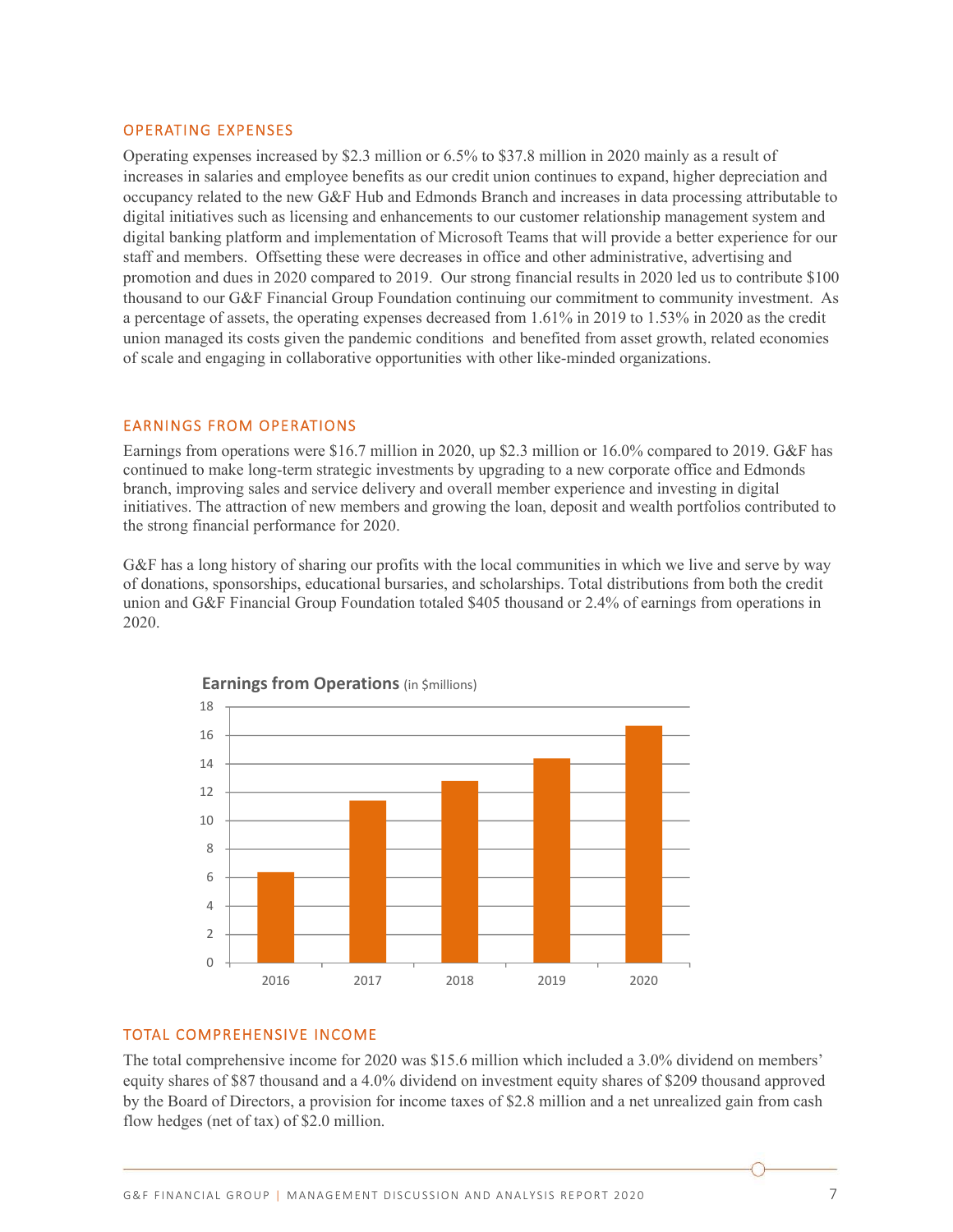#### FUNDS UNDER ADMINISTRATION

Funds under administration by G&F comprise of syndicated loans, Canada Emergency Business Account (CEBA) loans and investment portfolios and mutual funds

Commercial loans are managed by the credit union and syndicated with other financial institutions for purposes of risk sharing, liquidity management and to service members who have loan amounts above the credit union's single member cap. The syndicated loan balance ended 2020 at \$171 million, an increase of \$42.8 million for the year.

Loans issued by the credit union in its capacity as an agent under the CEBA program totaled \$10 million at the end of 2020.

Investments and mutual fund accounts that are managed by our wealth management specialists on behalf of members grew by \$35.5 million or 13.8% in 2020 to end the year at \$293 million (at market value).

# **Risk Management**

G&F is subject to a variety of risks that are inherent to the industry in which it operates. The credit union's principal risks are credit risk, liquidity risk and market risk given the nature of our business is holding financial instruments as identified in Note 22 of the audited consolidated financial statements. Other risks the credit union faces are strategic, operational, legal, regulatory, cyber security, technology and reputational risks. To mitigate these risks the credit union has policies and procedures, controls and monitoring in place. The Board of Directors has overall responsibility for the establishment and oversight of the credit union's strategic direction, risk management framework and risk appetite. The executive management team is responsible for implementing strategies and policies approved by the board and for developing processes that identify, measure, monitor and mitigate risks. The credit union also has internal and external audit functions which are independent of management and report to the Audit Committee.

# **2021 Outlook**

Last year, the COVID-19 pandemic was an unexpected shock event which started out as a public health crisis that quickly transformed into an economic crisis with the shutdown of the global economy and severe recessionary conditions in Canada. All levels of government responded by implementing fiscal measures to help mitigate the impact on households and businesses and support an accelerated economic recovery. The BofC actioned monetary policy and stimulus measures by reducing their overnight target rate by 150 bps to 0.25% and implemented an asset buyback program to ensure ample access to liquidity and low interest rates across the yield curve.

Moving into 2021, the pandemic continues to adversely affect the economy. While GDP growth is expected to rebound in 2021 and 2022 considerable uncertainty remains with the evolution of COVID-19 and its variant strains and the measures used to contain its spread which will determine the speed, duration and path of the economic recovery. Certain sectors in the economy such as professional, financial services and technology have performed fairly well while other sectors more impacted by public health order restrictions such as hospitality, tourism and retail will be the last to return back to normal. The BofC has indicated they will maintain a low interest rate environment into the medium term with rates near zero possibly until 2023 to support the economic recovery.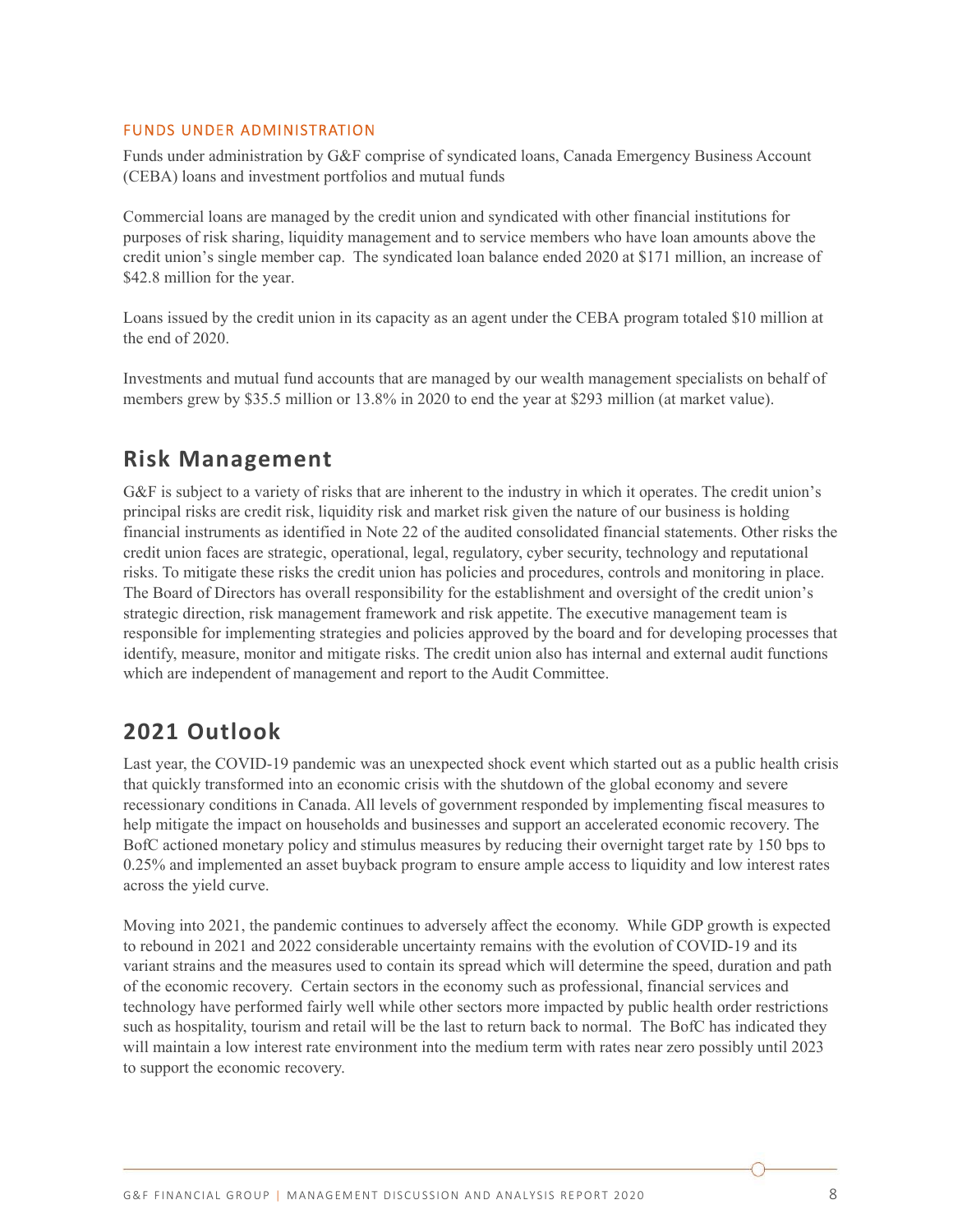The Lower Mainland real estate market has seen a significant rebound since the summer and surprising price appreciation. A combination of pent-up demand during the onset of the pandemic, historically low borrowing costs and a change in consumer preferences for more space and less density has caused a surge in sales activity, particularly in the single detached market. Market conditions now favor sellers but forecasting the real estate market behaviour remains difficult pending the evolution of the pandemic and economy.

In this context, G&F is cautiously optimistic in forecasting a year of steady growth in its loans, deposits and wealth management portfolios with an ongoing focus on digital transformation to enhance the experience and advice we provide for our members. In 2021, G&F will make further investments in our branch network by completing renovations and rightsizing our large Main Street and Richmond Centre branches and opening new branches in the Sunset community in Vancouver and the Guildford community in Surrey. G&F will move forward with the possible merger with Aldergrove Credit Union which will provide greater scale and a stronger presence across the Lower Mainland delivering the advice, products and services our members expect. G&F's business plan for 2021 focuses on five strategic pillars – Grow the Business, Member Experience, People and Culture, Financial Strength and Community Investment.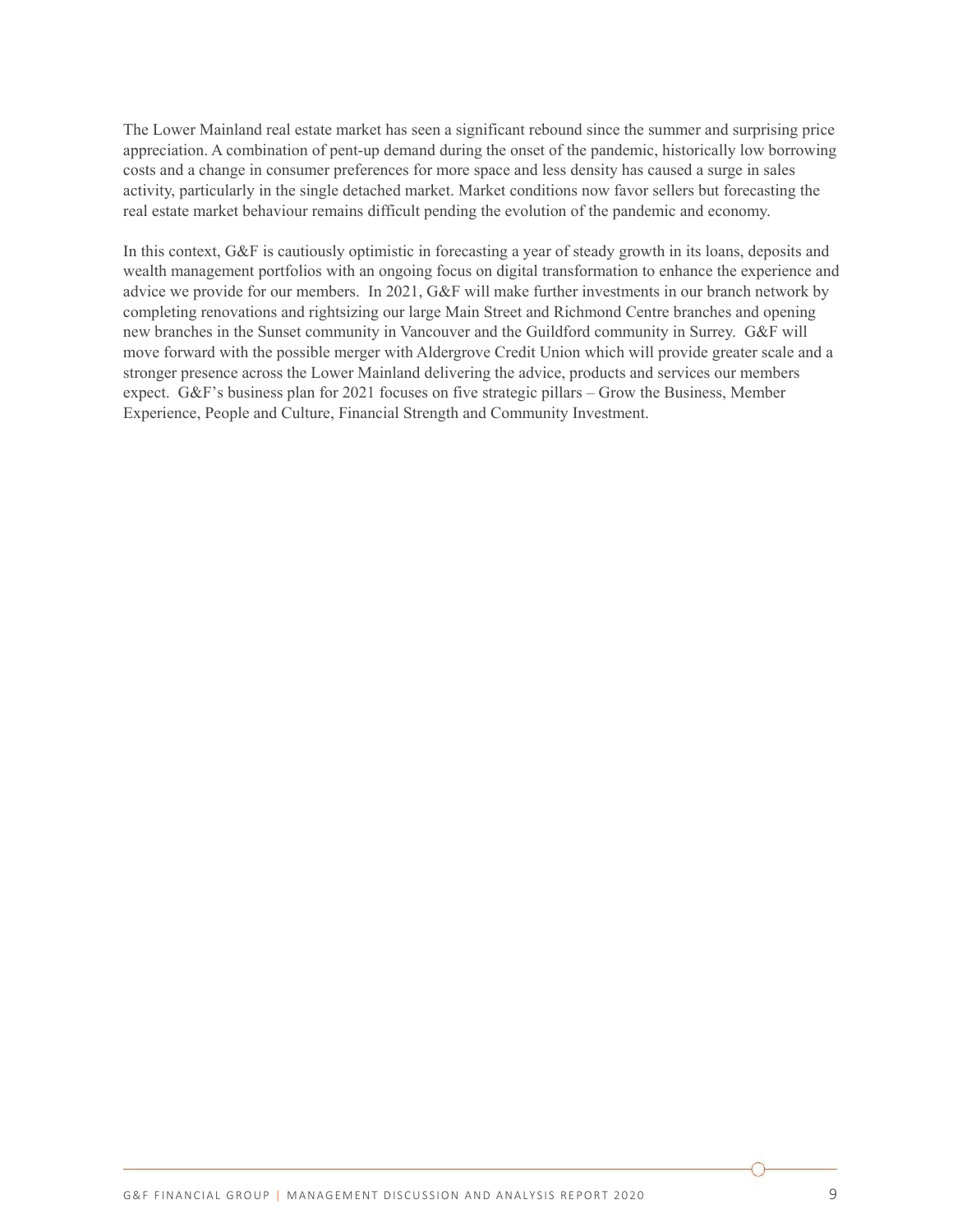#### Gulf & Fraser Fishermen's Credit Union

# Five‐Year Overview ‐ Financial Highlights

(Expressed in thousands of dollars)

*Consolidated Statement of Financial Position (unaudited)* 

|                                 | 2020        | 2019           | 2018           | 2017        | 2016        |
|---------------------------------|-------------|----------------|----------------|-------------|-------------|
| <b>ASSETS</b>                   |             |                |                |             |             |
| Cash and investments            | \$362,487   | \$218,762      | \$186,850      | \$176,694   | \$238,253   |
| Loans                           | 2,133,861   | 2,068,805      | 1,862,404      | 1,711,125   | 1,455,277   |
| Asset held-for-sale             | 2,297       | $\overline{O}$ | $\overline{0}$ | $\Omega$    | $\theta$    |
| Premises, equipment, intangible |             |                |                |             |             |
| assets, properties              | 39,036      | 37,379         | 8,765          | 7,767       | 7,768       |
| Other assets                    | 9,284       | 4,260          | 5,603          | 3,913       | 4,312       |
|                                 | \$2,547,505 | \$2,329,206    | \$2,063,622    | \$1,899,499 | \$1,705,610 |
|                                 |             |                |                |             |             |
| Liabilities and Members' Equity |             |                |                |             |             |
| Deposits                        | \$2,306,930 | \$2,156,900    | \$1,887,475    | \$1,742,843 | \$1,557,016 |
| Members' shares                 | 9,455       | 8,854          | 8,047          | 6,943       | 3,522       |
| Secured borrowings              | 72,407      | 25,419         | 51,455         | 45,299      | 49,758      |
| Other liabilities               | 21,080      | 15,972         | 6,676          | 6,130       | 6,189       |
|                                 | 2,409,872   | 2,207,145      | 1,953,653      | 1,801,215   | 1,616,485   |
| Members' equity                 |             |                |                |             |             |
| Accumulated other comprehensive |             |                |                |             |             |
| income                          | 2,577       | 600            | 153            | 496         | 524         |
| Retained earnings               | 135,056     | 121,461        | 109,816        | 97,788      | 88,601      |
|                                 | 137,633     | 122,061        | 109,969        | 98,284      | 89,125      |
|                                 | \$2,547,505 | \$2,329,206    | \$2,063,622    | \$1,899,499 | \$1,705,610 |

∩